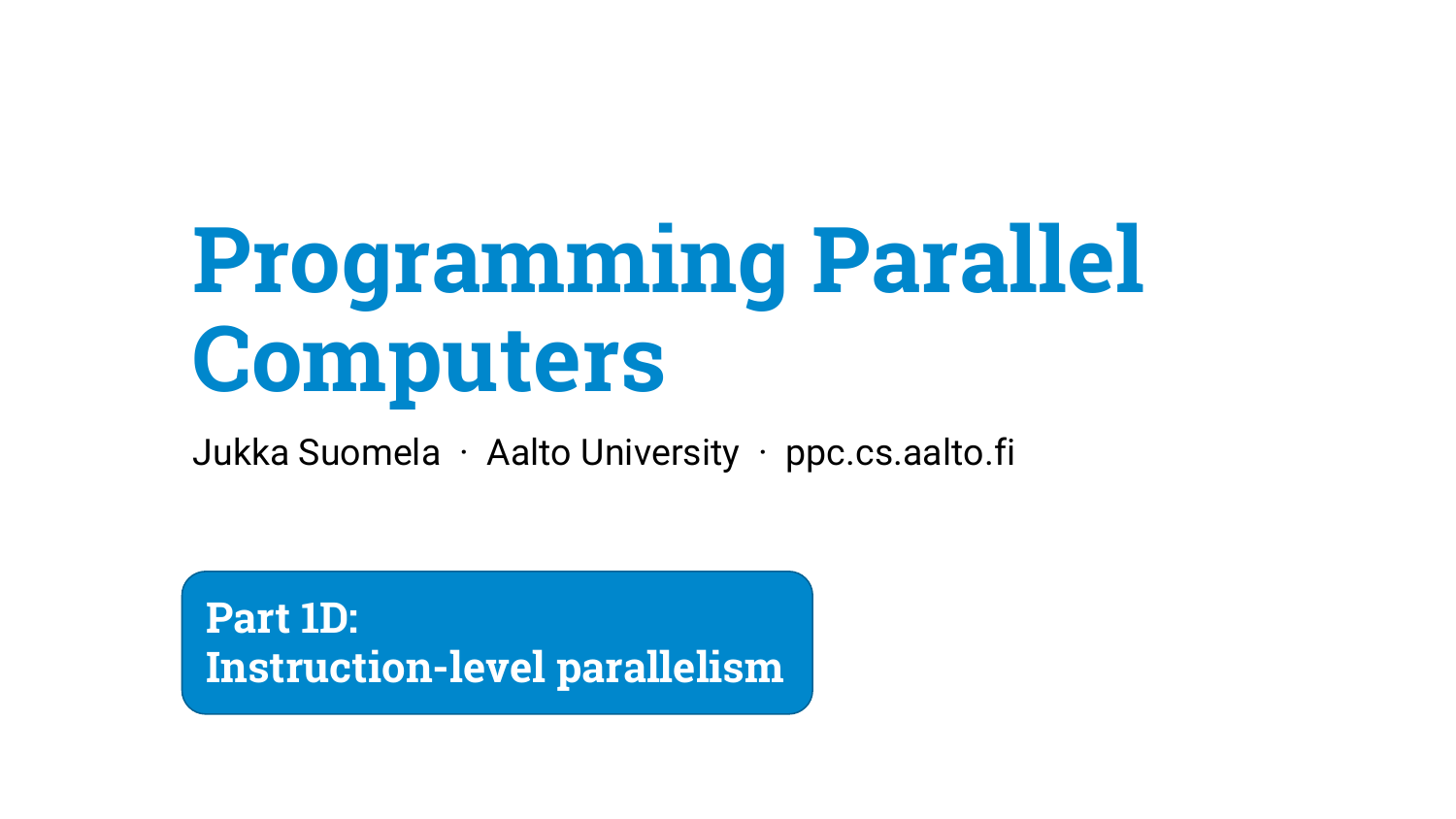### **Current bottleneck?**

It no longer matters where the input data is

Problem: calculations done in a sequential order

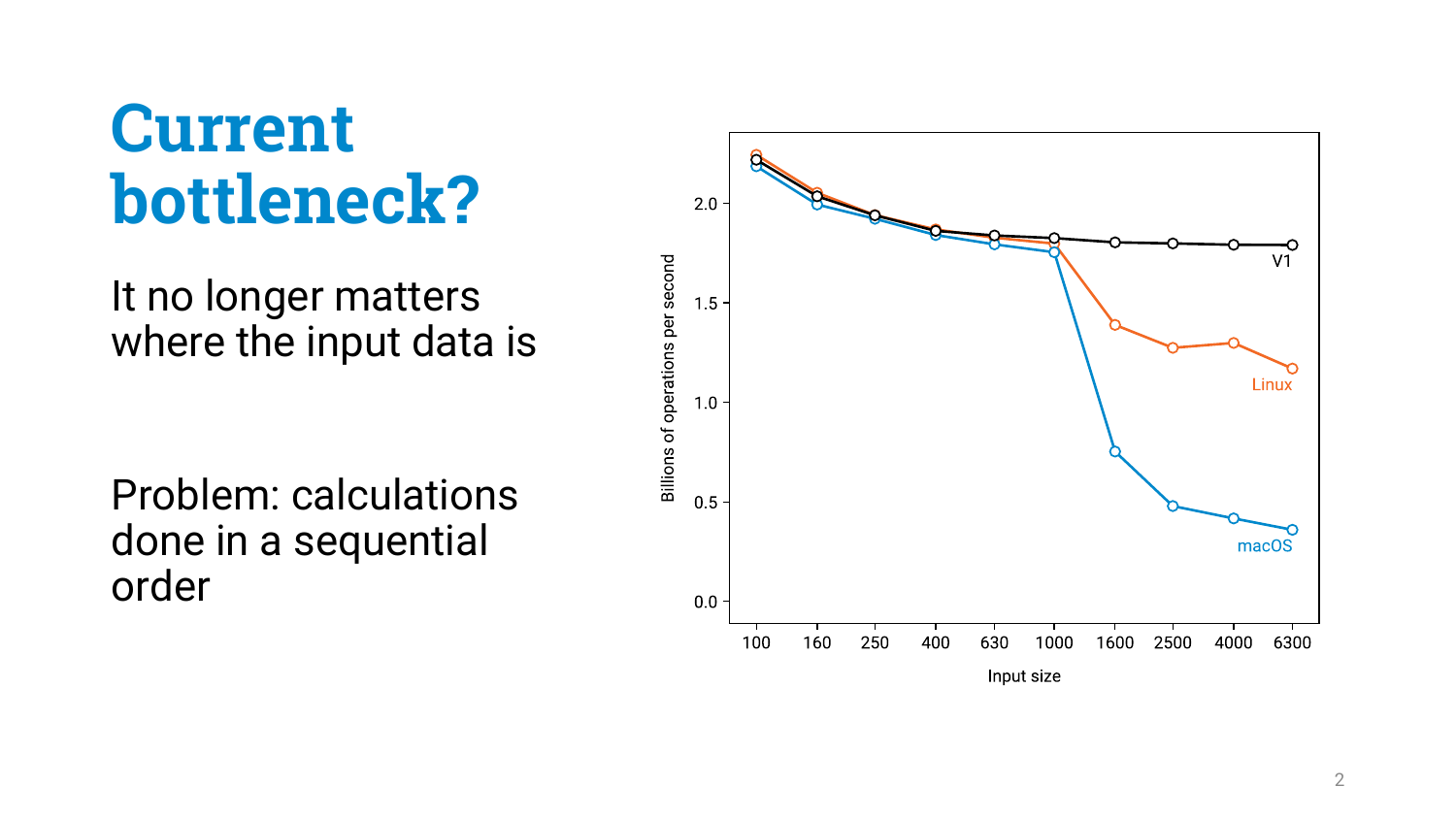```
for (int k = 0; k < n; ++k) {
float x = d[n * i + k];
float y = t[n * j + k];
float z = x + y;
v = min(v, z);}
```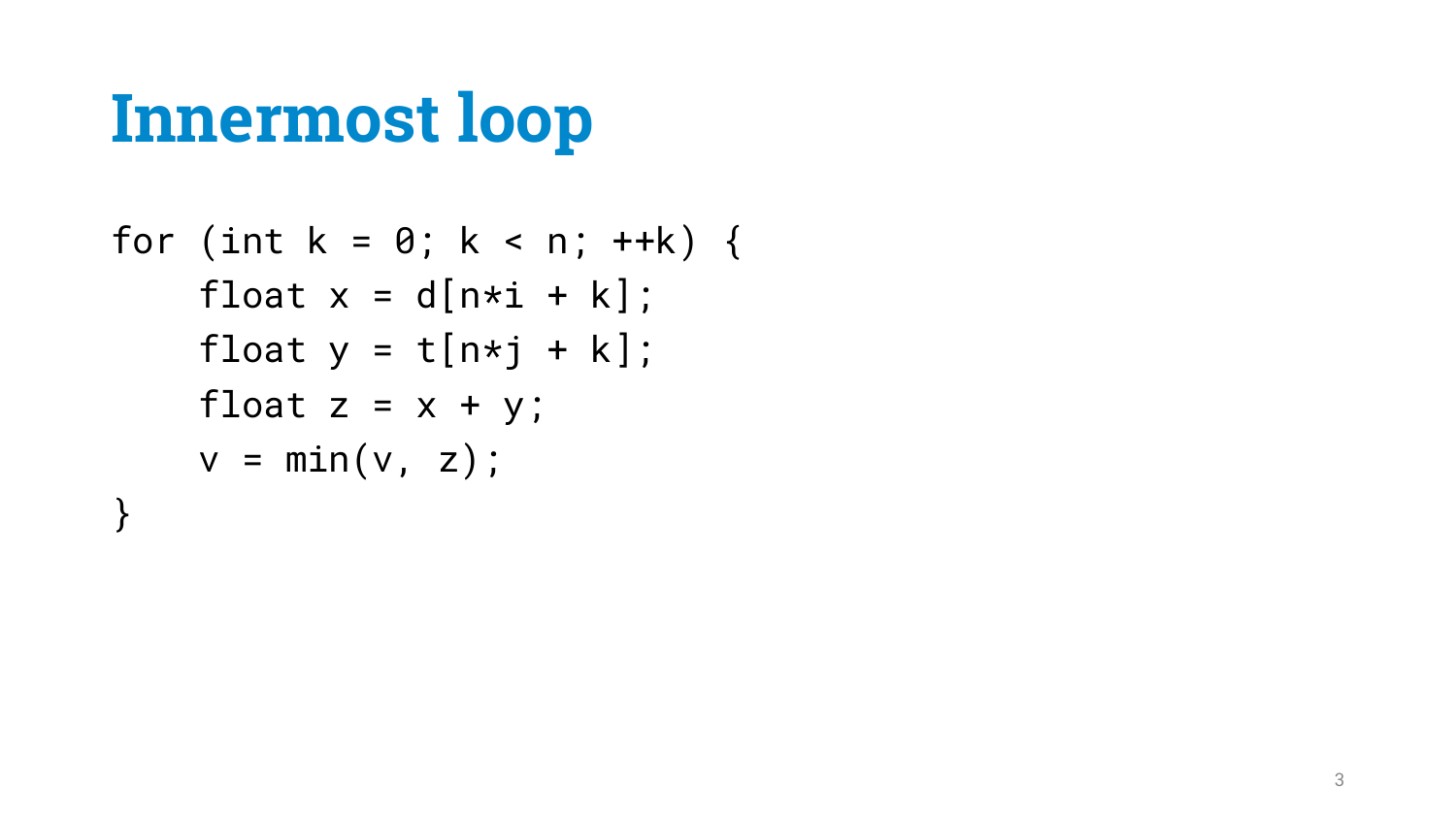$$
for (int k = 0; k < n; ++k) \{ \n float x = d[n*i + k]; \n float y = t[n*j + k]; \n float z = x + y; \n v = min(v, z); \n}
$$

 $x0 = d[... + 0];$  $y0 = t[... + 0];$  $z0 = x0 + y0$ ;  $v = min(v, z0)$ ;  $x1 = d[... + 1];$  $y1 = t[... + 1];$  $z1 = x1 + y1$ ;  $v = min(v, z1);$  $x2 = d$ [... + 2];  $y2 = t[... + 2];$  $z^2 = x^2 + y^2$ ;  $v = min(v, z2);$ ...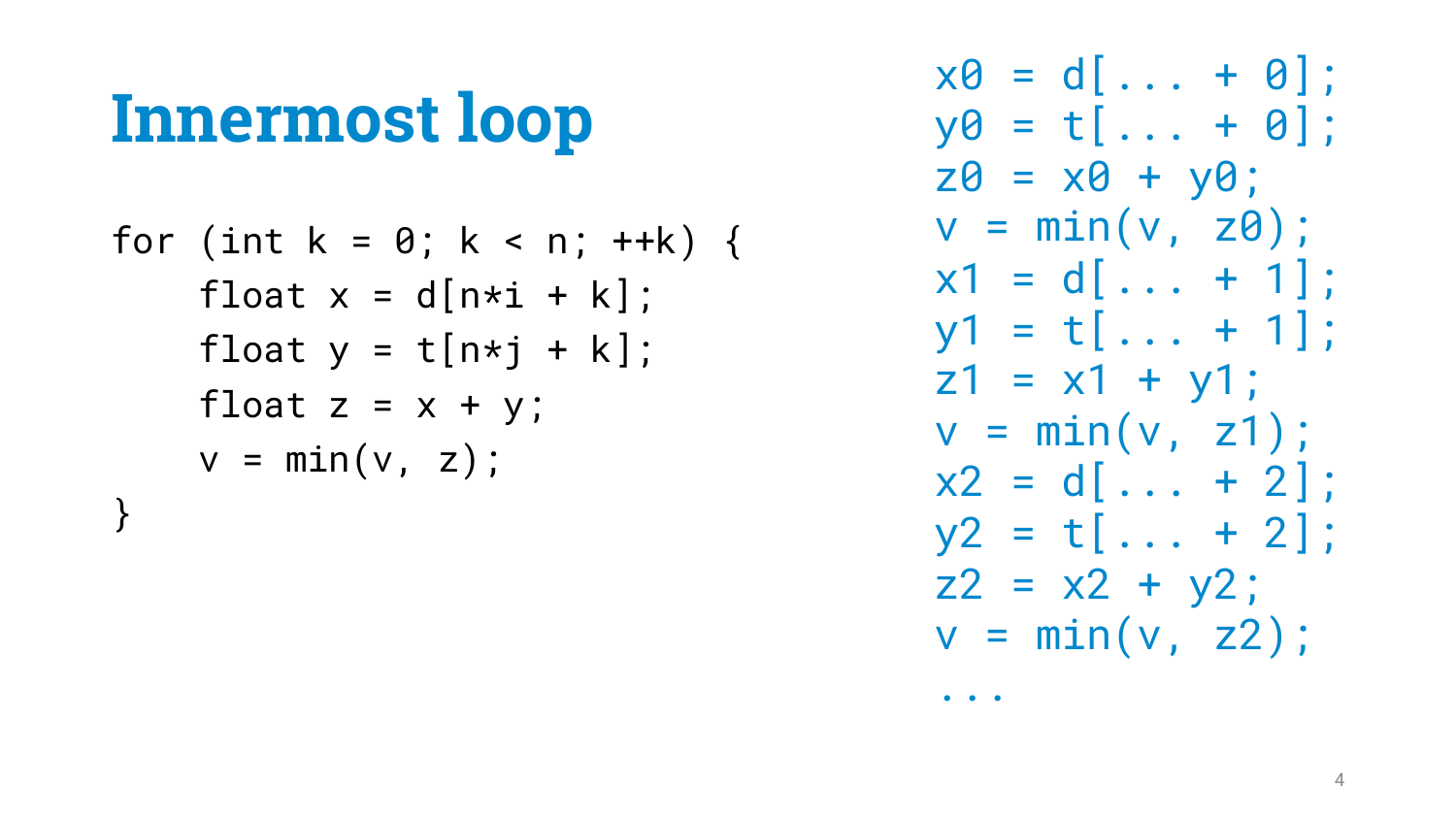- Dependency chain
	- cannot start the next "min" operation until we know the result of the previous "min" operation
- Cost of each iteration: **≥** *latency of the "min" operation*

 $x0 = d$ [... + 0];  $y0 = t[... + 0];$  $20 = x0 + y0$ ; **v = min(v, z0);**  $= d[... + 1];$  $=$ **min(v, z1);**  $+2$ : **v = min(v, z2);**

 $\begin{array}{cccccccccccccc} \bullet & \bullet & \bullet & \bullet & \bullet \end{array}$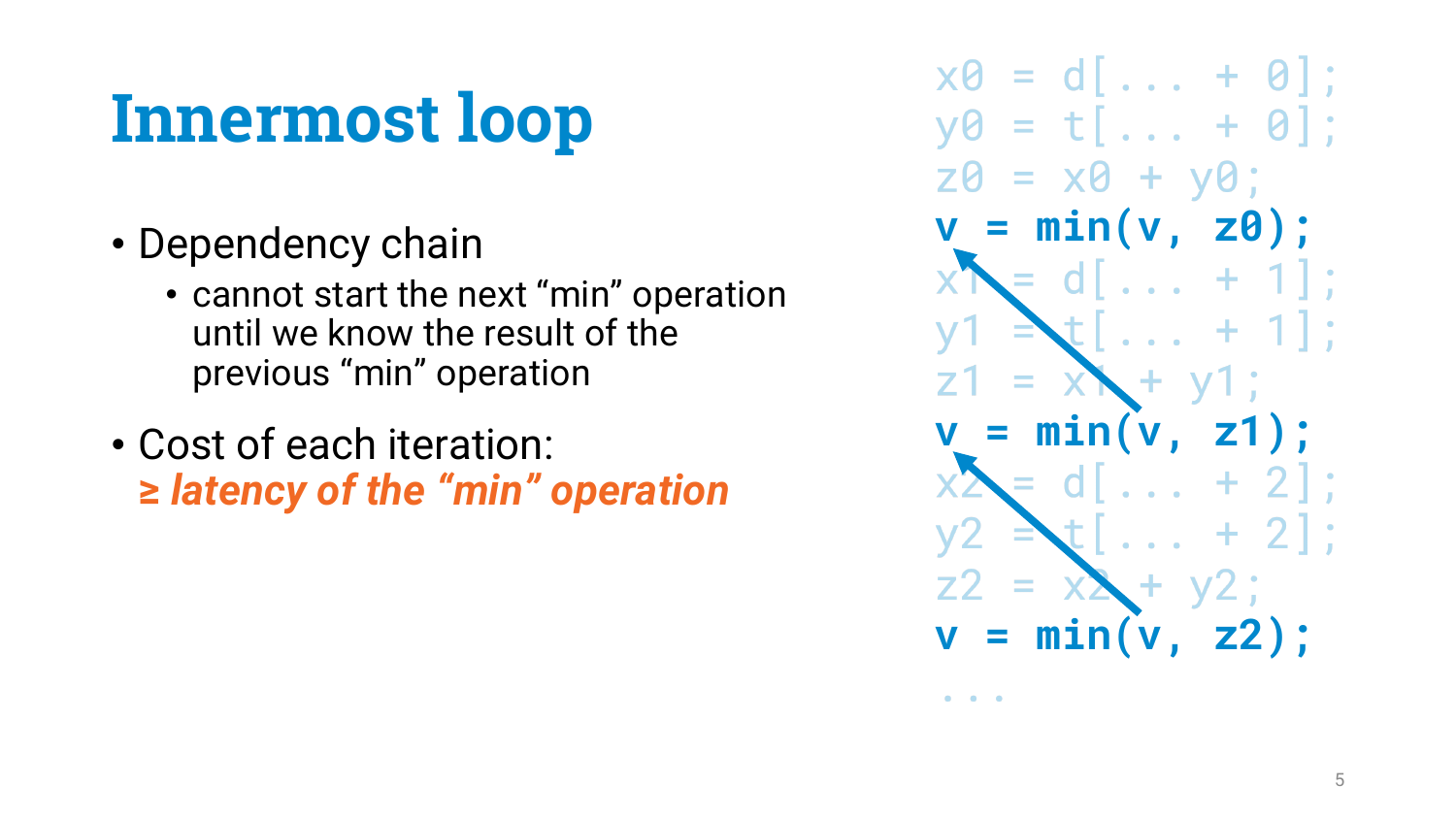- Dependency chain
- Cost of each iteration: **≥** *latency of the "min" operation*
- Benchmarks: *≈ 4 clock cycles* per iteration
- Latency of the "**vminss**" instruction: *4 clock cycles*

 $x0 = d$ [... + 0];  $y0 = t[... + 0];$  $20 = x0 + y0$ ; **v = min(v, z0);**  $= d[... + 1];$  $\left[\ldots + 1\right]$ ;  $z<sub>1</sub>$  $= x + v1$ : **v = min(v, z1);**  $d[\ldots + 2]$ ;  $\mathbf{t}$ [... + 2]; **v = min(v, z2);**

 $\bullet$   $\bullet$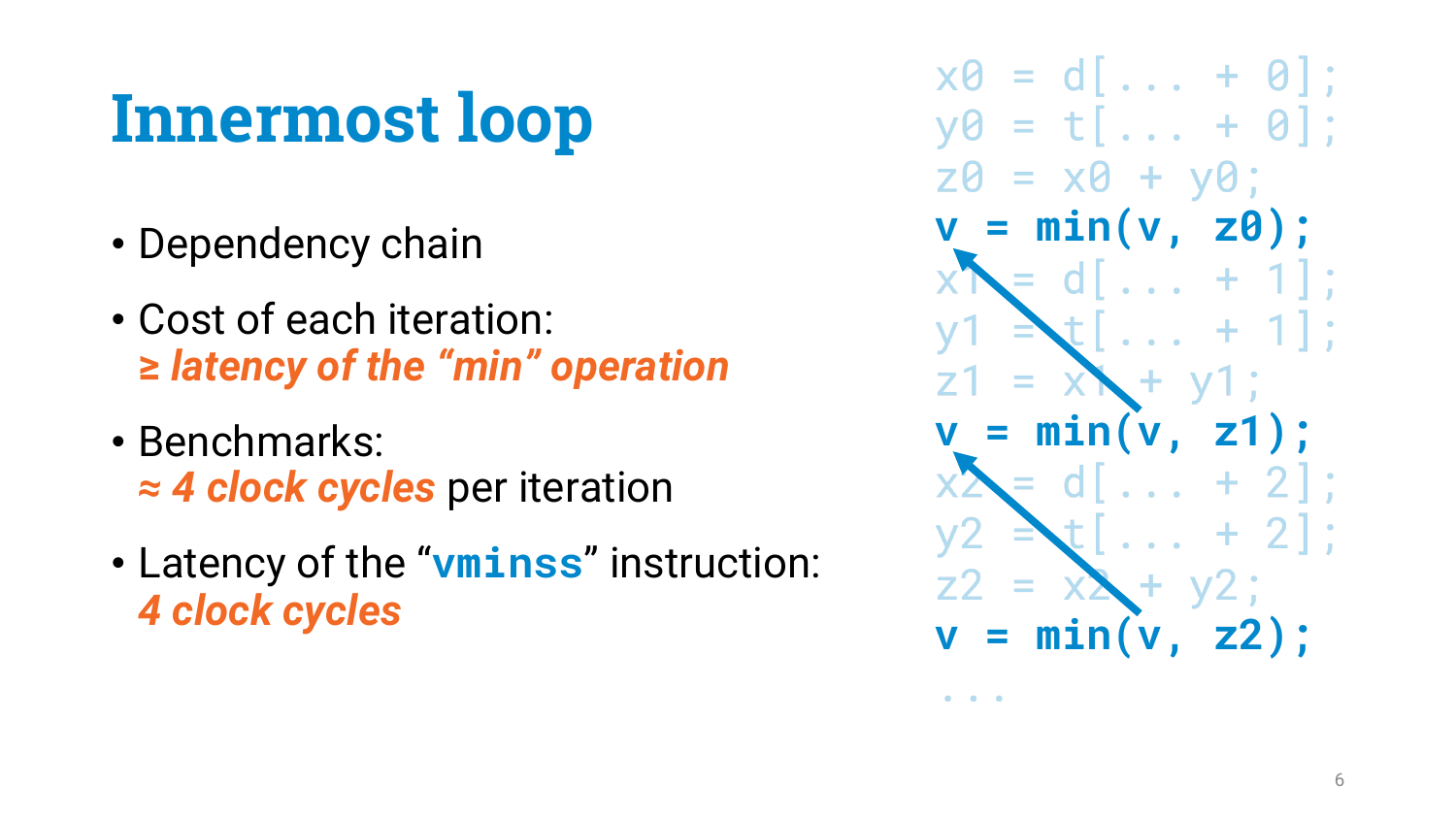# **Dependency chain**

"**min**": associative, commutative Freedom to rearrange operations:

min(min(min( $z_0$ ,  $z_1$ ),  $z_2$ ),  $z_3$ )

=

**Inherently sequential, no room for parallelism**



min( $\min(z_0, z_2)$ ,  $\min(z_1, z_3)$ ) **Two independent operations, could be computed in parallel**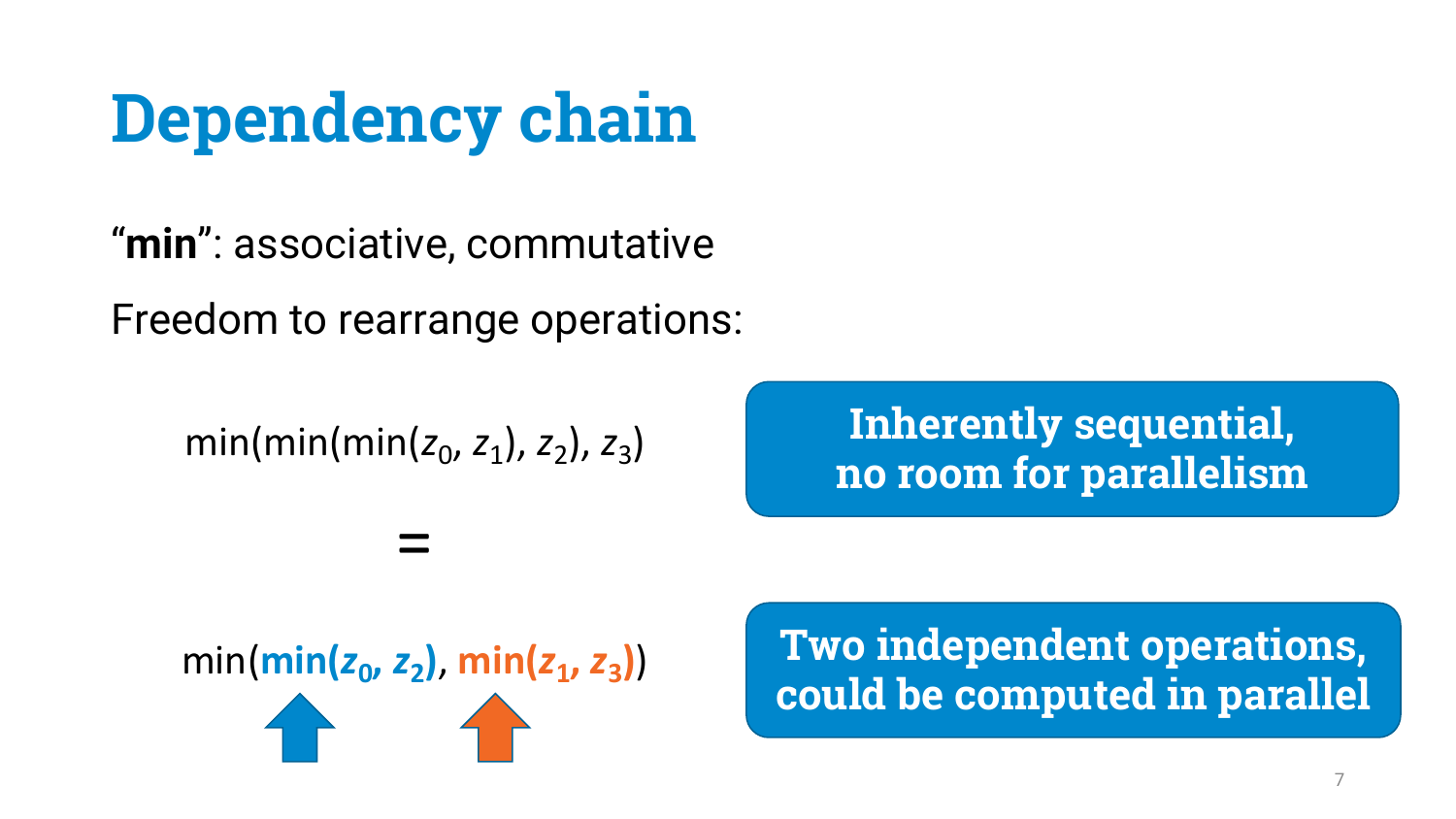# **Dependency chain**

Accumulate two minimums:

- **v0** = minimum of even elements
- **v1** = minimum of odd elements

#### We could at least in principle do **two "min" operations in parallel?**

$$
v = min(v, z0);
$$
  
\n
$$
v = min(v, z1);
$$
  
\n
$$
v = min(v, z2);
$$



**...**

- **v0 = min(v0, z0); v1 = min(v1, z1); v0 = min(v0, z2); v1 = min(v1, z3);**
- **v0 = min(v0, z4);**
- **v1 = min(v1, z5);**

**... v = min(v0, v1);**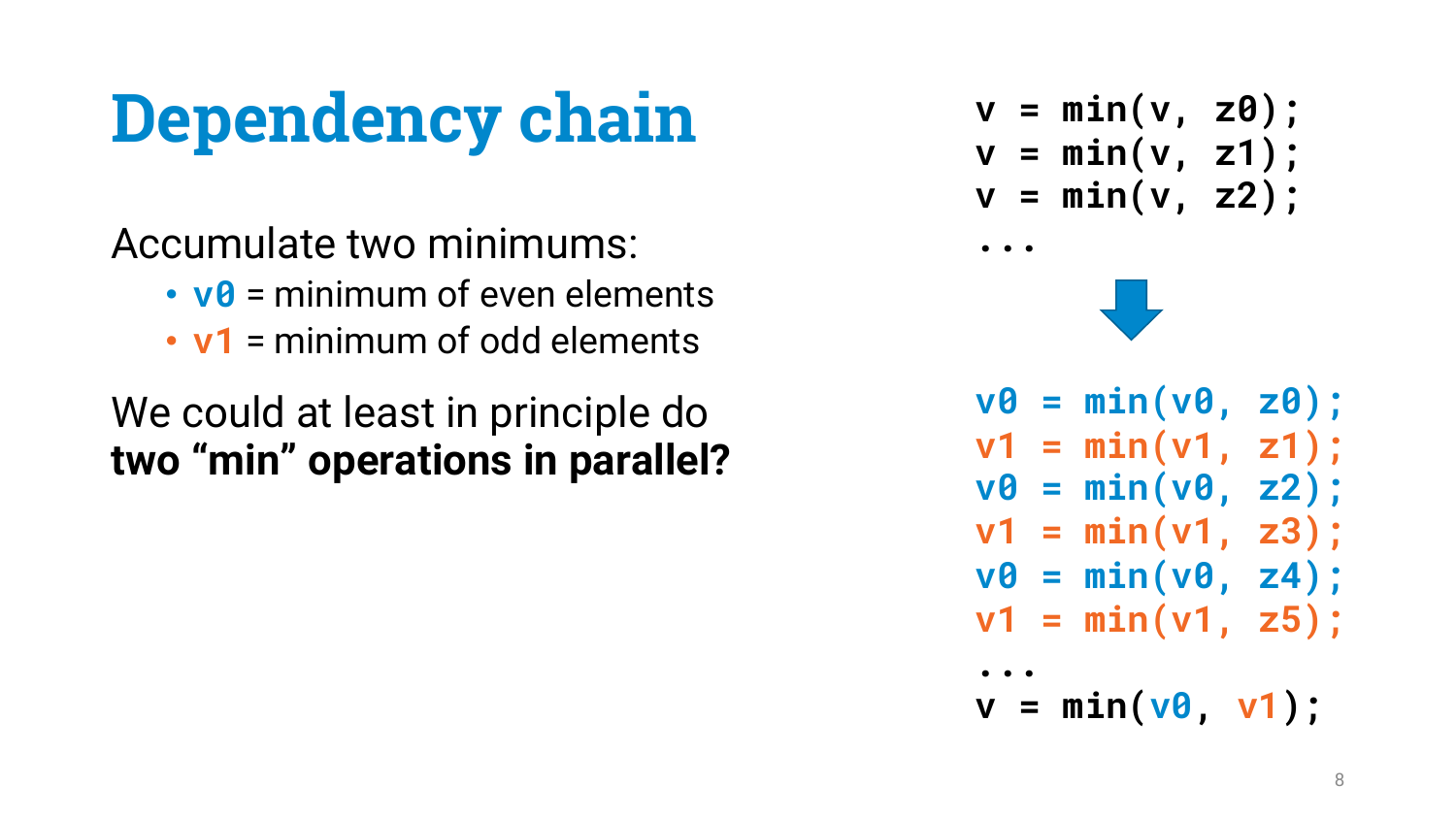# **Dependency chain**

Accumulate three minimums:

- **v0** = minimum of elements 0 mod 3
- **v1** = minimum of elements 1 mod 3
- **v2** = minimum of elements 2 mod 3

#### We could at least in principle do **three "min" operations in parallel?**

$$
v = min(v, z0);
$$
  
\n
$$
v = min(v, z1);
$$
  
\n
$$
v = min(v, z2);
$$



**...**

- **v0 = min(v0, z0); v1 = min(v1, z1);**
- **v2 = min(v2, z2);**
- **v0 = min(v0, z3);**
- **v1 = min(v1, z4);**
- **v2 = min(v2, z5);**
- **... v = min(v0,v1,v2);**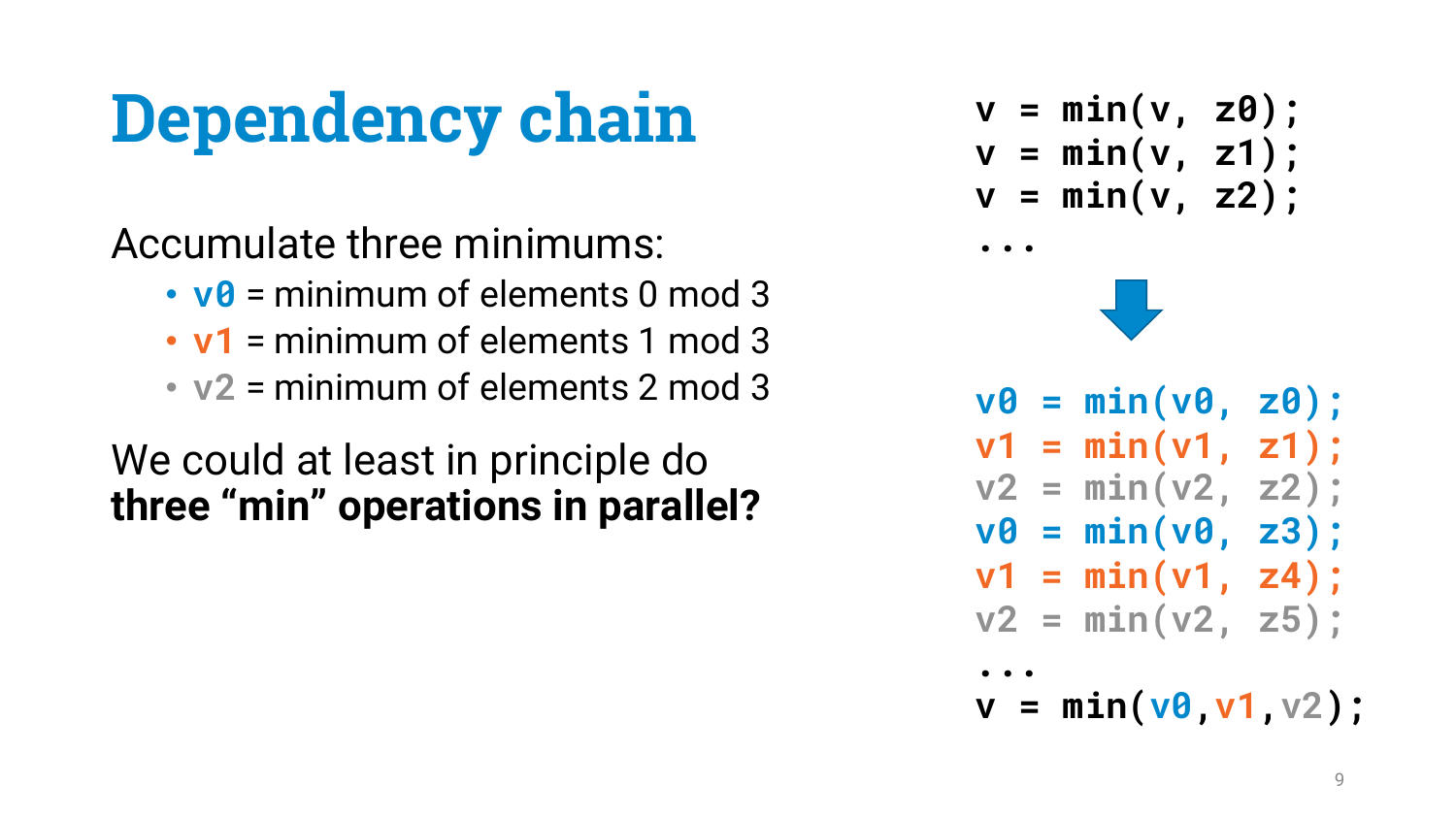float  $w[4] = ...$ for (int  $k = 0$ ;  $k < n/4$ ;  $++k$ ) { for (int  $m = 0$ ;  $m < 4$ ;  $++m$ ) { float  $x = d[n * i + k * 4 + m];$ float  $y = t[n * j + k * 4 + m];$ float  $z = x + y$ ;  $w[m] = min(w[m], z)$ ; } }  $v = min(w[0], w[1],$ w[2], w[3]);

**4 times more potential for parallelism**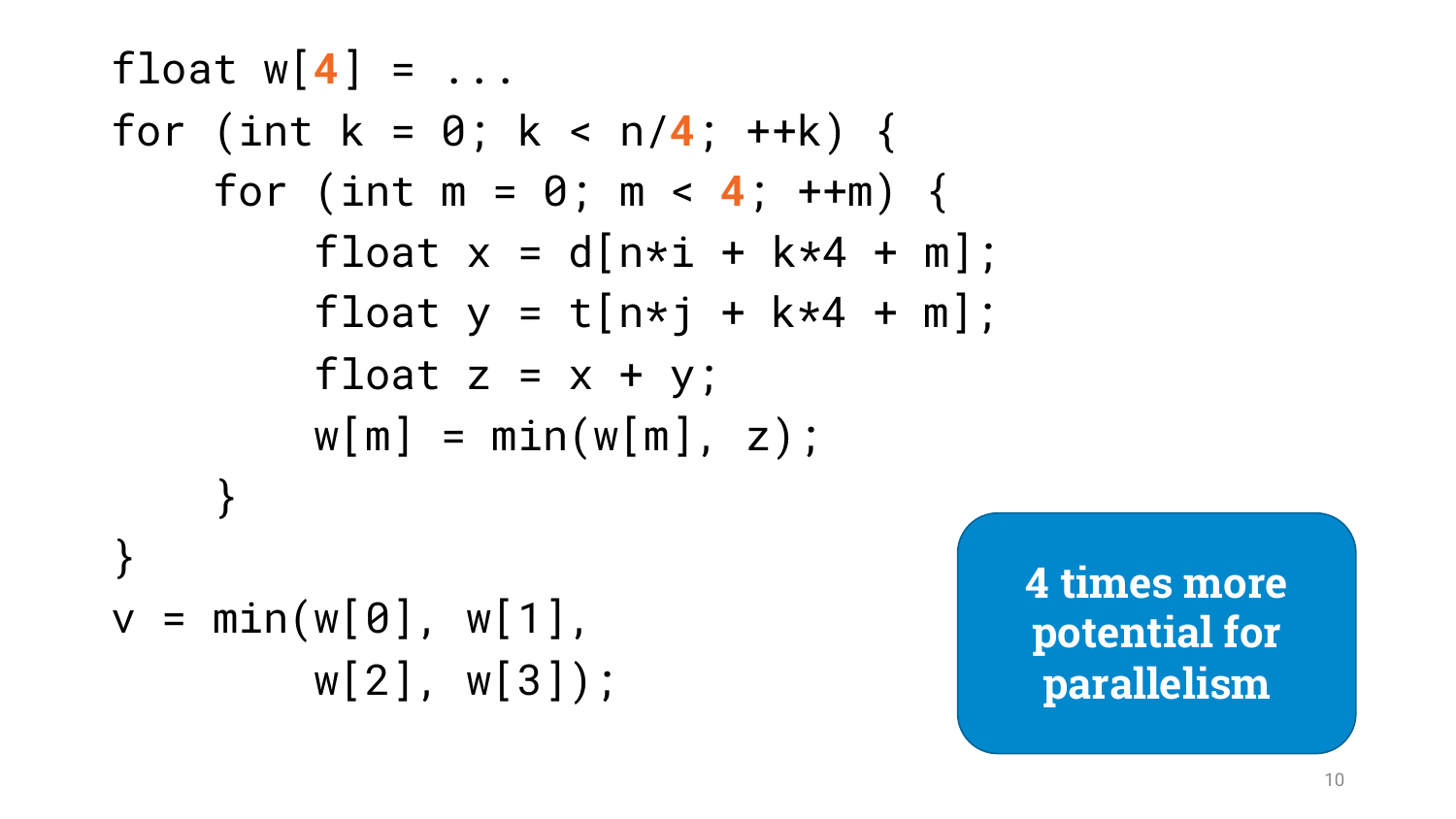float  $w[4] = ...$ for (int k = 0; k < n/**4**; ++k) { for (int  $m = 0$ ;  $m < 4$ ;  $++m$ ) { float  $x = d[n * i + k * 4 + m]$ ; float  $y = t[n * j + k * 4 + m];$ float  $z = x + y$ ;  $w[m] = min(w[m], z)$ ; } }  $v = min(w[0], w[1],$ w[2], w[3]);

**How to tell CPU that it should parallelize this?**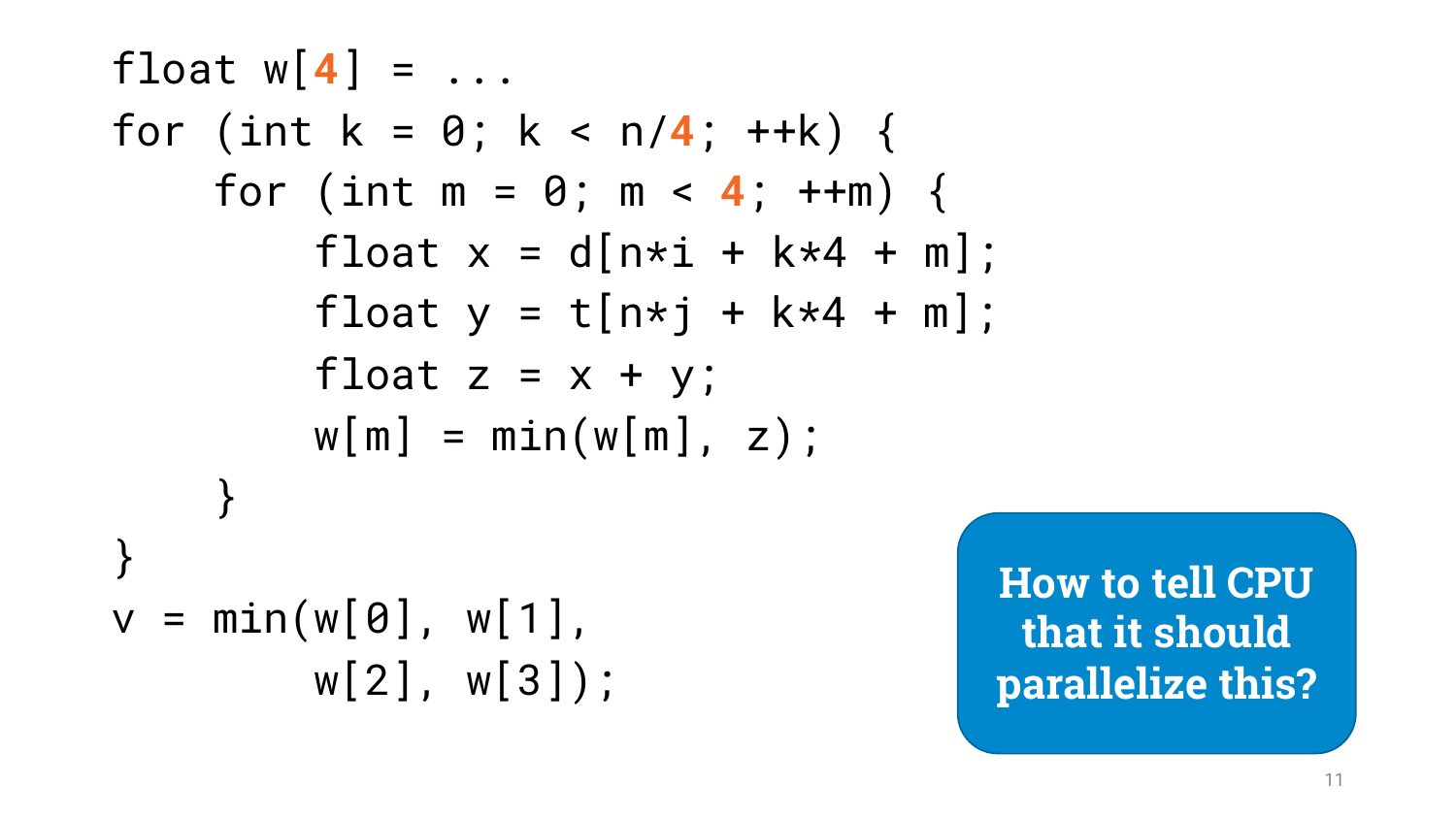float  $w[4] = ...$ for (int  $k = 0$ ;  $k < n/4$ ;  $++k$ ) { for (int  $m = 0$ ;  $m < 4$ ;  $++m$ ) { float  $x = d[n * i + k * 4 + m];$ float  $y = t[n * j + k * 4 + m];$ float  $z = x + y$ ;  $w[m] = min(w[m], z)$ ; } }  $v = min(w[0], w[1],$ w[2], w[3]);

**It is done! Here it is! Nothing else needed!**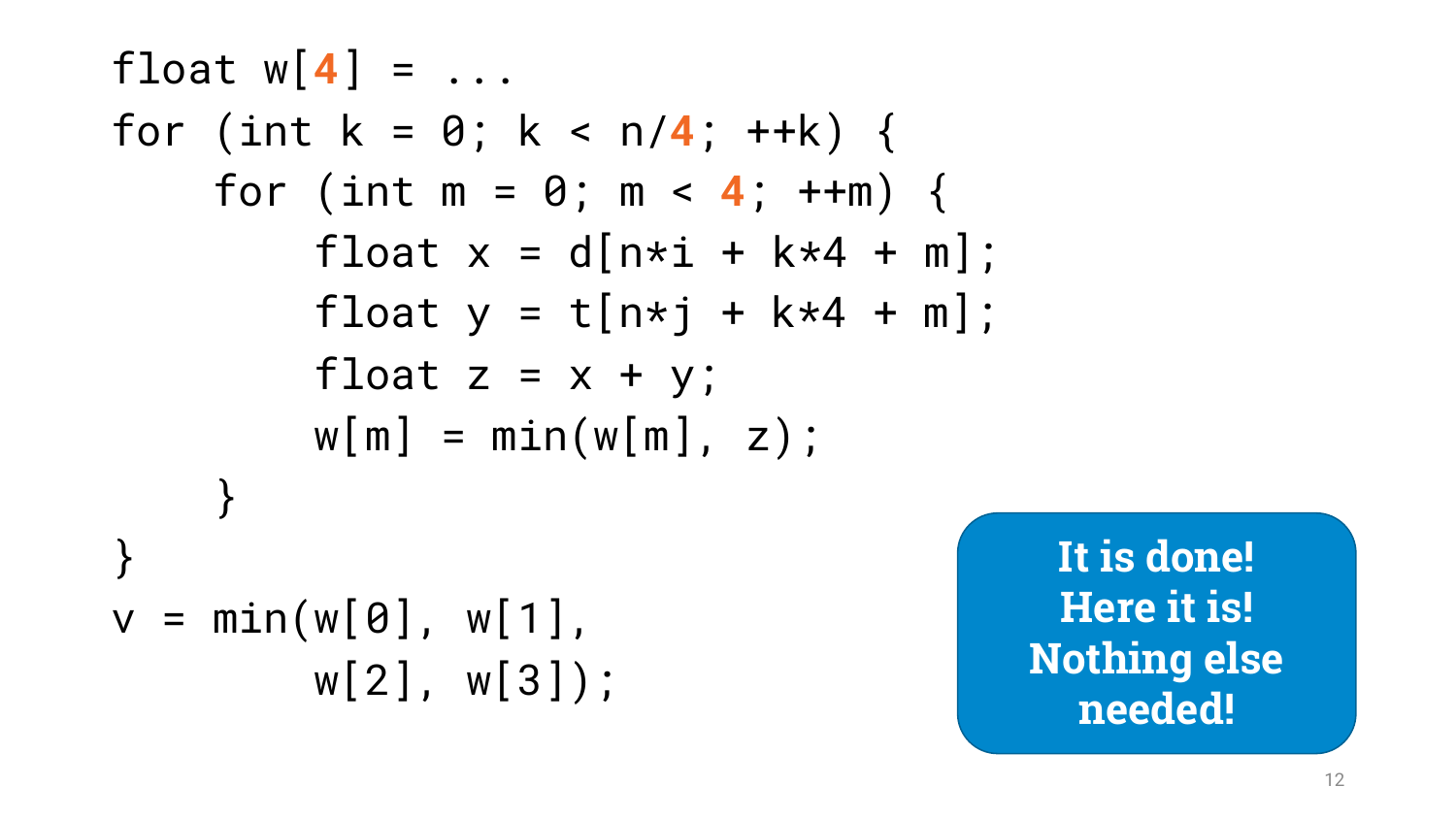```
\nfloat w[4] = ...\nfor (int k = 0; k < n/4; ++k) {\n    for (int m = 0; m < 4; ++m) {\n        float x = d[n*
$$
i
$$
 + k*4 + m];\n        float y = t[n* $j$  + k*4 + m];\n        float z = x + y;\n        w[m] = min(w[m], z);\n    }\n}\n\nv = min(w[0], w[1], w[3]);\n
```



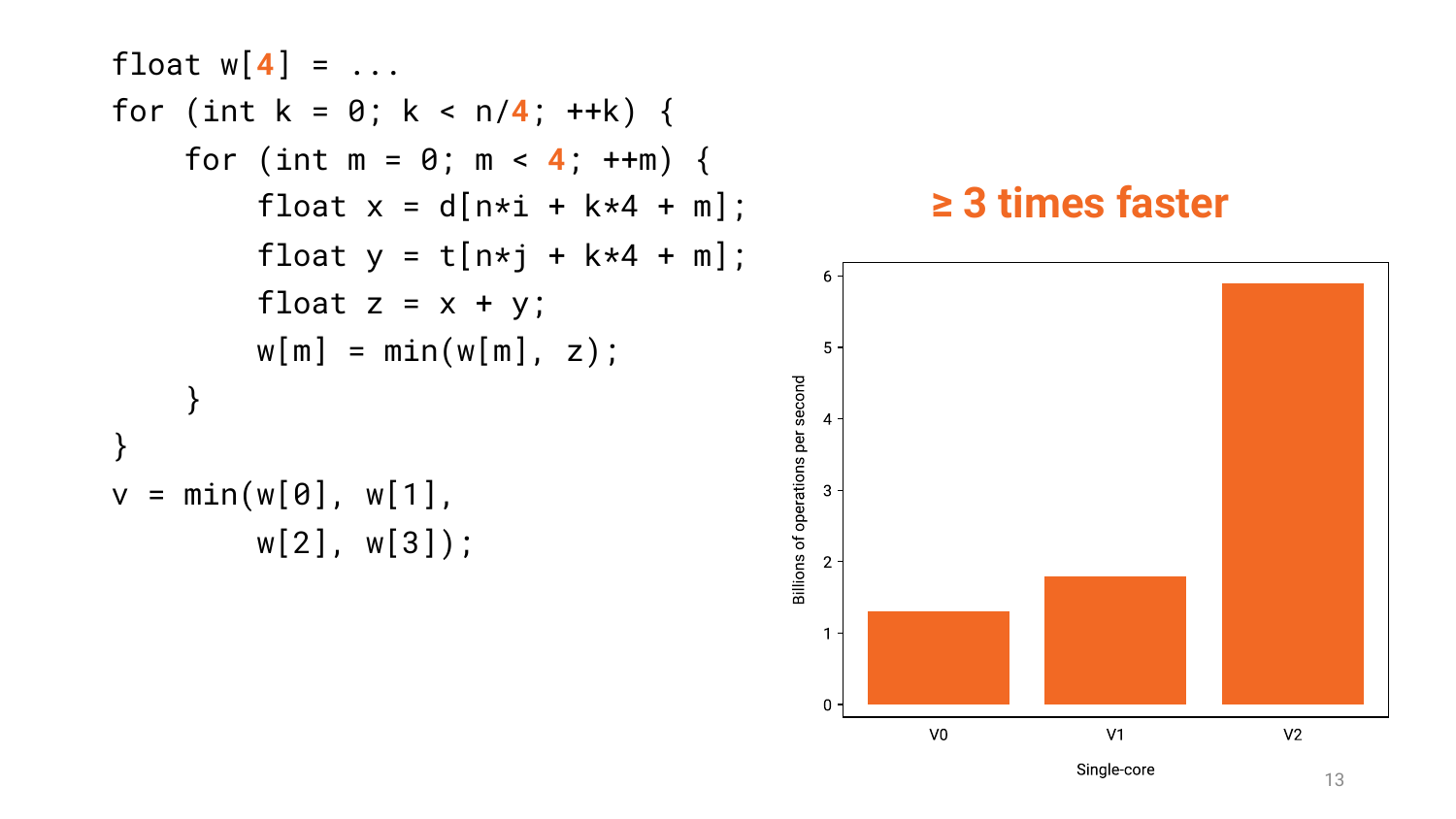- CPU will look at the instruction stream further ahead
- It will try to find operations that are *ready for execution*
	- their operands are already known
	- there are execution units available for them
- Example "**vminss**" instruction:
	- two execution ports in each CPU core that can run this operation
	- each of them can start a new operation at each clock cycle
	- if there are lots of *independent* "vminss" operations in the code, then we can get a throughput of 2 operations / clock cycle / core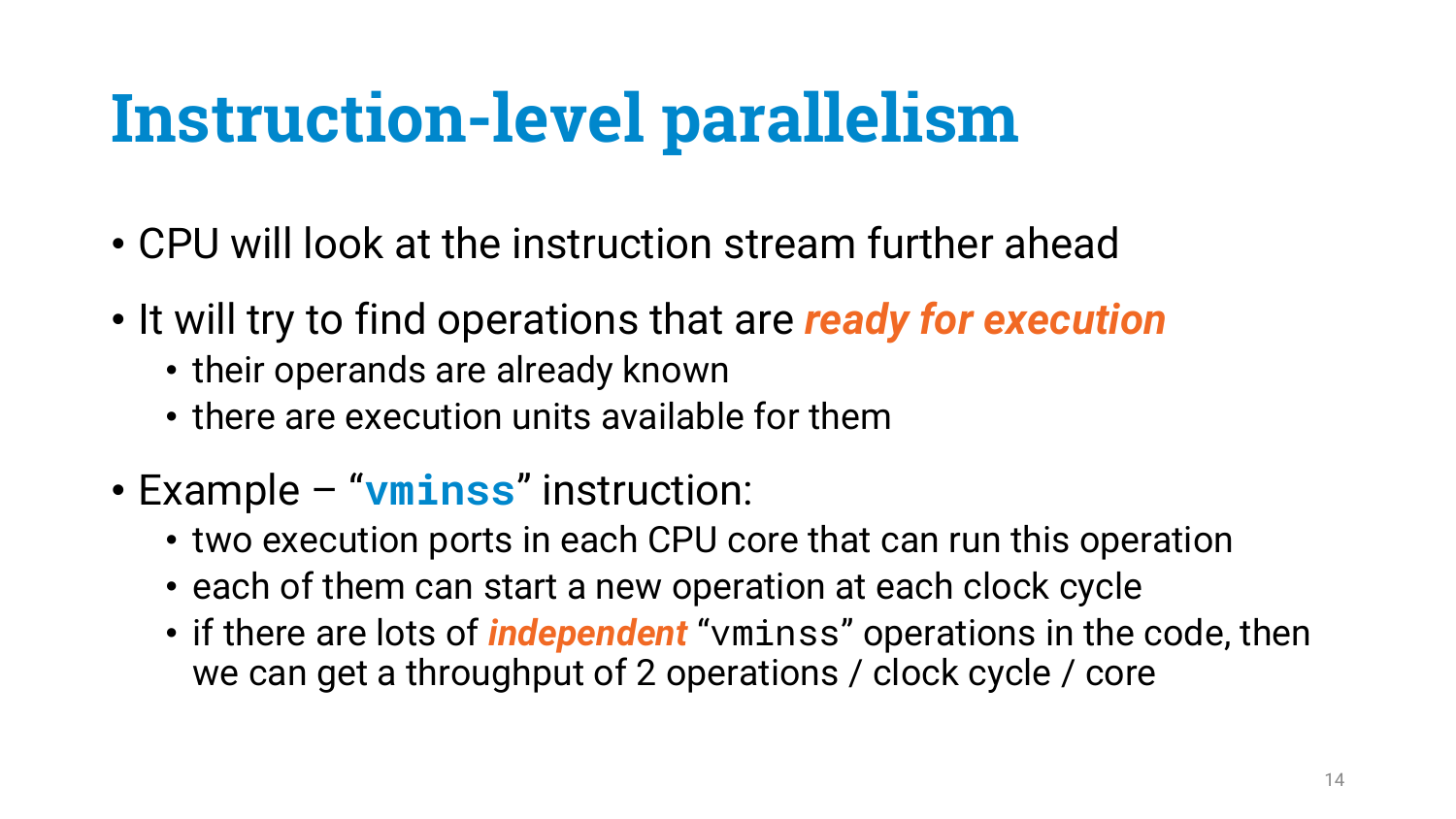#### **Bad: dependent**

#### **Good: independent**

 $b5 * = a5$ ;

- a1  $*= a0;$  $a2 * = a1$ ; a3  $*= a2;$  $a4 \neq a3$ ; b1  $* = a1$ ;  $b2 \neq a2$ ;  $b3 * = a3$ ;  $b4 \times = a4$ ;
- a5  $*= a4;$

15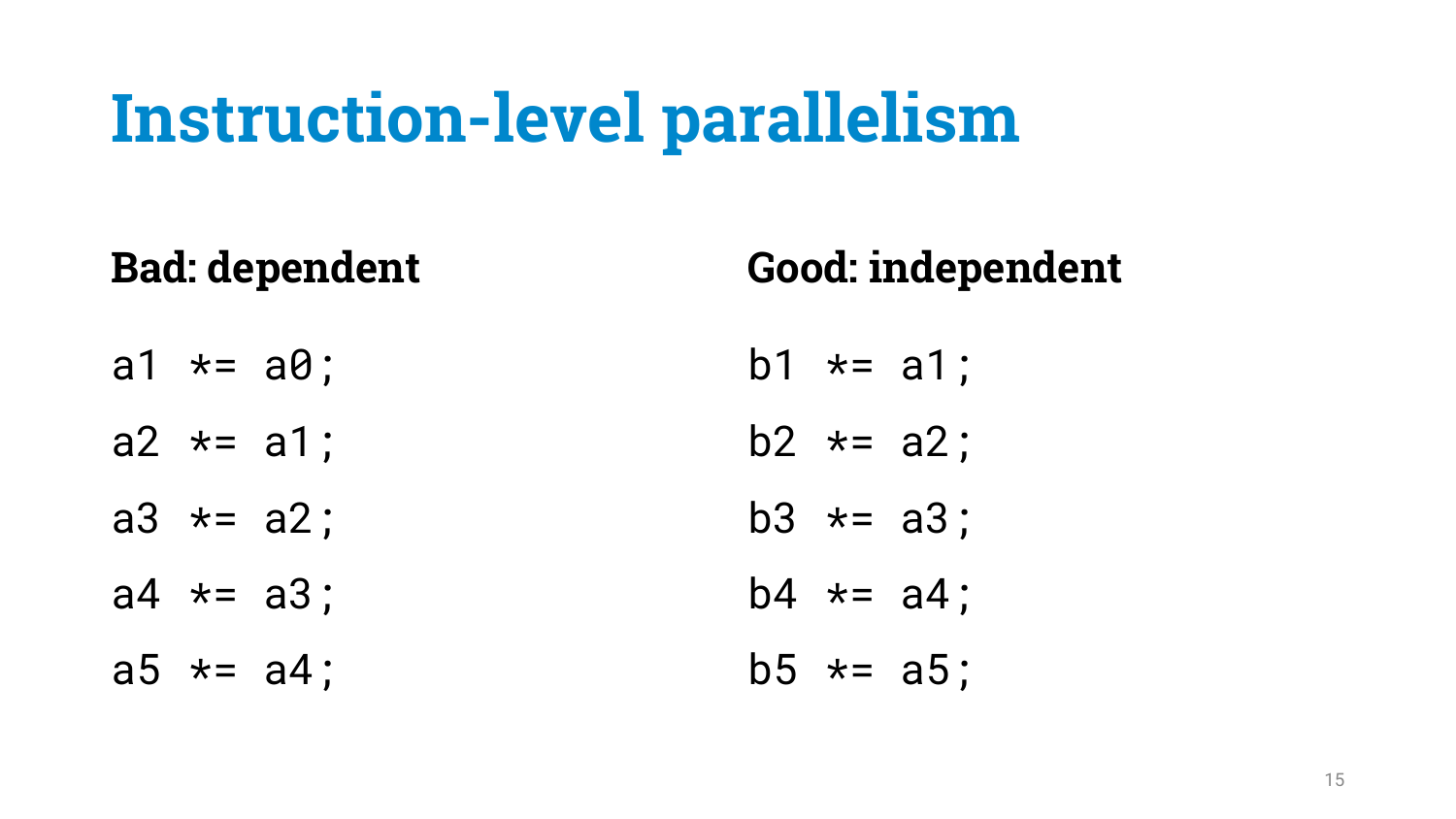### **Bad: dependent**

- $a1 = x[aa];$
- $a2 = x[a1]$ ;
- $a3 = x[a2]$ ;
- $a4 = x[a3]:$
- $a5 = x[a4]$ :

#### **Good: independent**

- $b1 = x[a1]$ :
- $b2 = x[a2]$
- $b3 = x[a3]$
- $b4 = x[ad]:$
- $b5 = x[a5]$ :